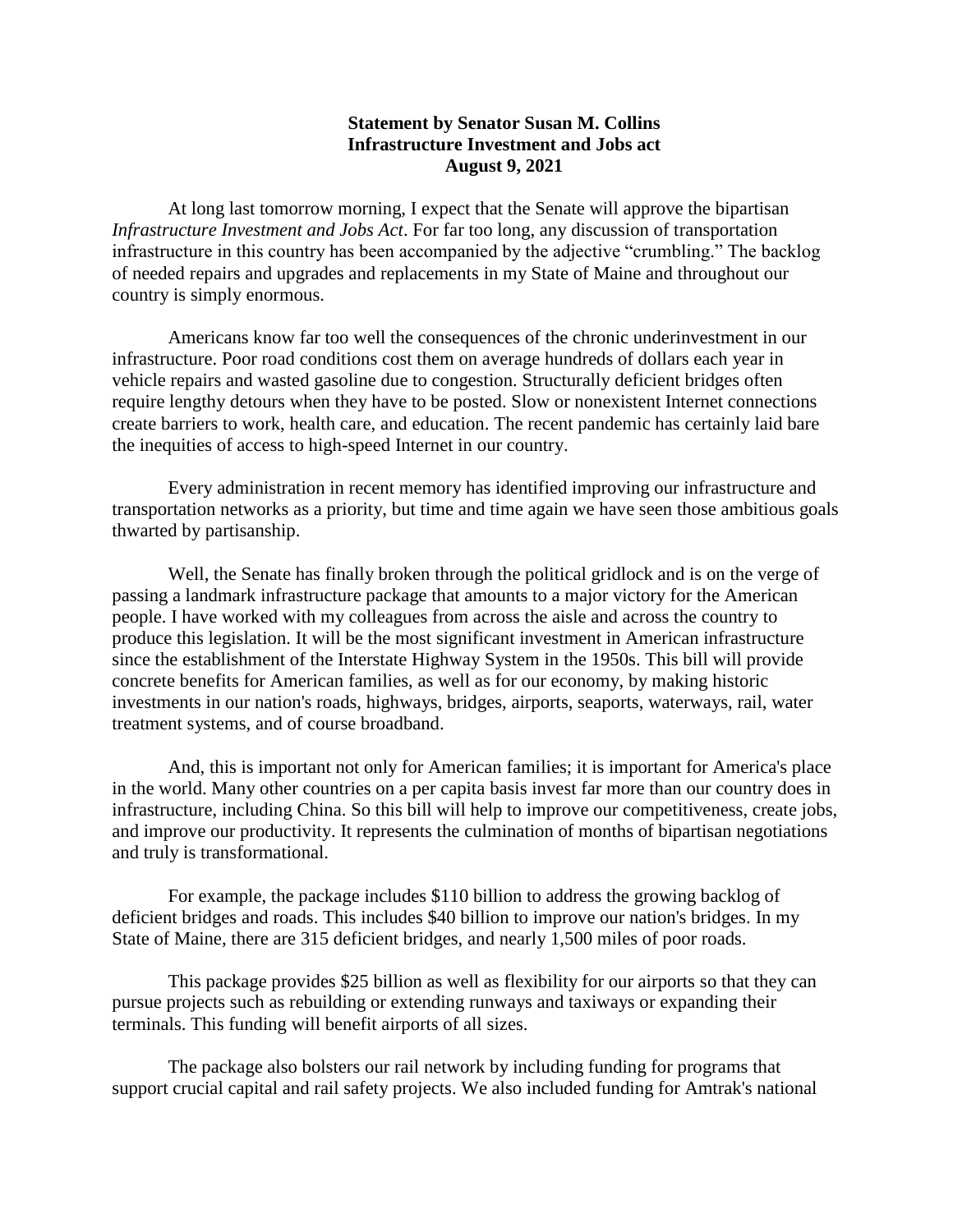network to help address its deferred capital needs and to bring new train cars to state-supported routes, like the *Downeaster* in Maine.

I am also excited that the bill provides an additional \$95 million to support the University Transportation Center Program. This program harnesses the research and development expertise at our institutions of higher education to improve our infrastructure. The University of Maine, I am proud to say, participates in this program. It is leading the way by pioneering cutting-edge materials to build more durable, environmentally friendly roads and bridges at a lower cost. I recently participated in a bridge dedication that used the new materials and techniques that have been developed at the University of Maine. This bridge will last far longer because of the materials that were used to build it, it has a far lower carbon footprint, and it is a really exciting development. And this program will be better supported by the funding in our bill.

The energy title of our bill will provide critical investments in clean energy demonstration projects and help to protect and harden our electric grid. Notably \$355 million is included for an energy storage pilot program, which was authorized through a law I authored known as the BEST Act. I am really excited about this because I believe that energy storage technology will be the breakthrough that we need in the fight against climate change as far as allowing us to integrate more renewables, such as wind and solar, into the electric grid, that will in turn help to reduce emissions It will also improve the resiliency of our electric grid.

The funding for coastal resiliency included in this bill will help protect our nation's coastline and coastal communities from rising sea levels, including those in the State of Maine. There is funding that is included for NOAA's coastal resiliency fund to help minimize the impacts of storms on our coastal communities and lessen flooding that has been so devastating in many areas of the country.

To further address the infrastructure needs for our ports and our waterways, \$7 billion is included for the Army Corps of Engineers to address the large backlog of authorized projects that have yet to receive funding. There is also \$2.25 billion for the Port Infrastructure Development Program.

Maintaining access to clean reliable drinking water is essential to protecting the health of our public, our environment, our families, and our economy. Our agreement includes investments in drinking water and wastewater infrastructure. Although Maine is home to some of the cleanest sources of water in the country, the increasing and troubling prevalence of pollutants like PFAS chemicals, the so called "forever chemicals," require action to keep our drinking water safe. There has been contamination in Maine in both public and private water systems from PFAS. That is why I have worked so hard with Senator Shaheen of New Hampshire to provide funding to help clean up this source of pollution.

Finally, and in my view one of the most important features of this bill, is the broadband investment. I want to reiterate the significance of our historic \$65 billion investment in broadband. Senator Shaheen and I worked literally night and day to negotiate this section with our colleagues here in the Senate, and with the administration, particularly Secretary Raimondo at the Department of Commerce. This will make a real difference in the lives of Americans,